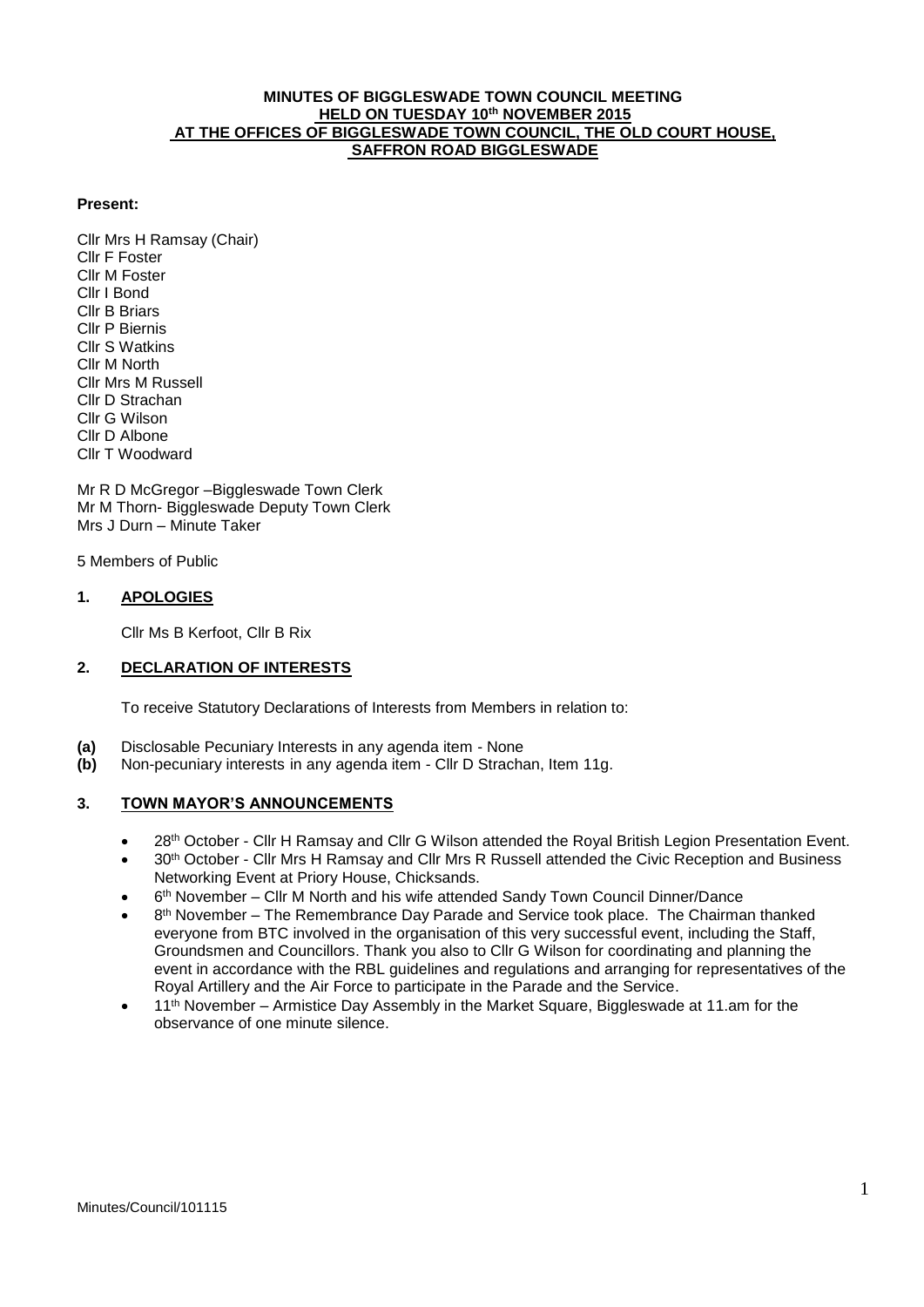# **4. PUBLIC OPEN SESSION**

A period of up to 15 minutes is permitted to allow members of the public to ask questions that are pertaining to matters listed on this Agenda.

#### **Regarding Item 10c) Request for proposed sign from Rotary Club of Biggleswade:**

 Council were asked to bear in mind the decision previously made at the March meeting, where permission was refused, when considering the new request.

### **5. INVITED SPEAKER**

Ms Mary Davidson, from MD Associates, attended the Council meeting to discuss the Planning Application, Agenda item 9c, Biggleswade Retail Park, London Road, and to give members an update on the current situation.

Following discussions with Retailers interested in occupying the available units on the Retail Park, Planning Application Item 9c has been submitted to request a variation of the Planning Condition for Unit K. This would allow for a Poundland store to occupy Unit K and to use 15% of the 75 sq. m floor area for the ancillary sale of food, comprising snack foods such as crisps, sandwiches and drinks, which would be useful for those working on both the Retail Park and the nearby Stratton Business Park.

Poundland are fast becoming a popular retailer in the UK and they have no intention of closing the town centre store. Both Poundland and Boots have agreed to legal requirements to keep the town centre stores open for the remainder of the lease, which expires in 2020.

Council did raise objection to this request at a previous meeting on the 22<sup>nd</sup> September 2015 on the grounds that "*the application contradicts the planning conditions relating to the sale of food and drink on the premises, and if granted would create a future precedence for similar applications to be granted*". However, as it is not intended to operate as a food store this application has been resubmitted. It is hoped that the Council will support this application as the inclusion of this Retailer, along with Boots, will help create a wider offer on the Park than just clothing.

The next phase will see six more Retailers fit out from next April 2016, ready for opening in June/July 2016. These will include River Island, New Look and Outfit, Next, M&S and Boots. The last clutch of units to be complete will be those on London Road next to the Laura Ashley Unit. Discussions with Poundland and Wilko are currently taking place. There is also interest from a well-known furniture store but this has yet to be officially confirmed.

Ms Davidson answered questions from the Members:

- There is no intention or plan for the Retail Park to include a family restaurant.
- The Poundland Store will be almost the same floor area (75 sq. m) as the town centre store.
- There are plans for a bus stop in the Retail Park and the bus operator will need to put this in place.
- There are currently three disabled parking places outside Matalan store. However, these will be increased to meet the standard requirements with disabled parking bays outside the Boots and Next stores.
- The current vacant unit is under negotiation with a furniture retailer and has yet to be confirmed.

The Chairman thanked Ms Davidson for a very informative update.

#### **6. MEMBERS QUESTIONS**

There were no Members questions at this time.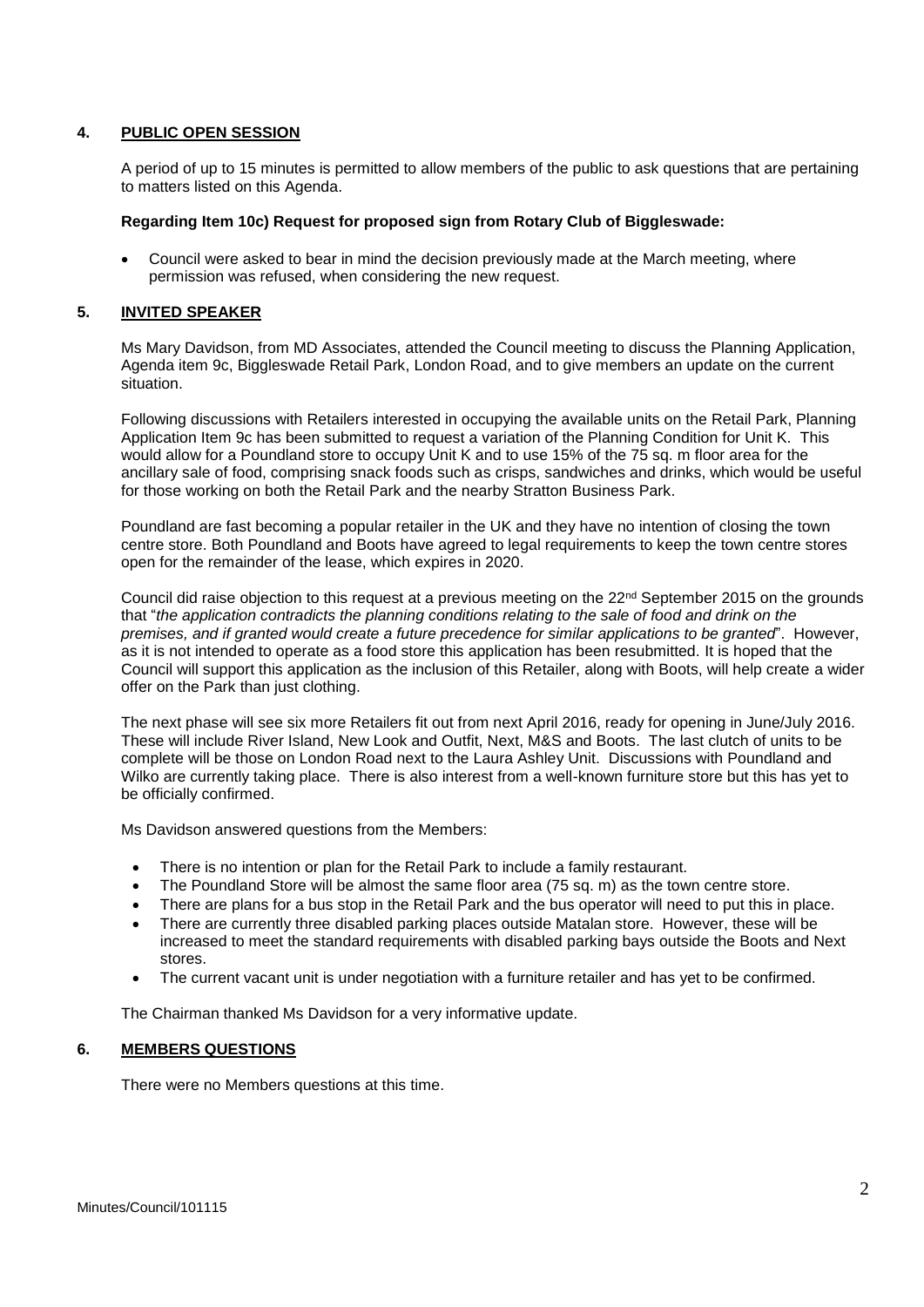### **7. MINUTES AND RECOMMENDATIONS OF MEETINGS**

**a.** Members received the Minutes of the Town Council meeting held on 27<sup>th</sup> October 2015 at the Offices of Biggleswade Town Council, The Old Court House, Saffron Road, Biggleswade.

Cllr B Briars asked that Item 11c, regarding Biggleswade Parking Proposals, Zone E, be amended to read "*Members would like the existing restrictions to increase from the corner of Hitchmead Road to Orchard Close".* Following this amendment the Minutes are approved and will be signed.

**b.** Members received the **RECOMMENDATIONS** of the Town Centre Management Committee (TCM) held on 29th September 2015 at the Offices of Biggleswade Town Council, The Old Court House, 4 Saffron Road, Biggleswade. (Car Park Management).

It was **RESOLVED** to accept the **RECOMMENDATIONS** of the TCM subject to the inclusion of the following amendment "*for all car parks, permits will be available to residents and workers, subject to criteria being satisfied"*

This item will be brought back to a future Council Agenda as we do not yet have information on timescales and a start date for implementation.

**c.** Members received the **RECOMMENDATIONS** of the Public Land and Open Spaces (PLOS) Committee held on the 3<sup>rd</sup> November 2015 at the Offices of Biggleswade Town Council, The Old Court House, 4 Saffron Road, Biggleswade. (Public Open Space, Land East of Biggleswade).

It was **RESOLVED** to accept the **RECOMMENDATIONS** of the PLOS Committee subject to S106 & Commuted Sums**.** 

### **8. MATTERS ARISING**

From the Minutes of the 27<sup>th</sup> October:

### **Item 11c) Biggleswade Parking Proposals:**

Concerns were raised over the possibility of dangerous safety issues surrounding these proposals. We do not have an implementation date as yet and the Town Clerk will write to CBC to ask for an update.

# **Item 11c) Conference Microphone Systems:**

The Microphone system agreed upon at the Meeting of the 27<sup>th</sup> October was ordered the following day and we are currently awaiting delivery.

#### **Item 11h) Standing Orders**:

Due to an additional request for amendment of Standing Orders, this item will now be taken at the next Council Meeting.

#### **9. PLANNING APPLICATIONS**

#### **a. CB/15/03885/FULL – 94 East Road, Langford, Biggleswade**

Change of use from one dwelling to two dwellings.

This item was noted for information as the area is not covered by Biggleswade Town Council.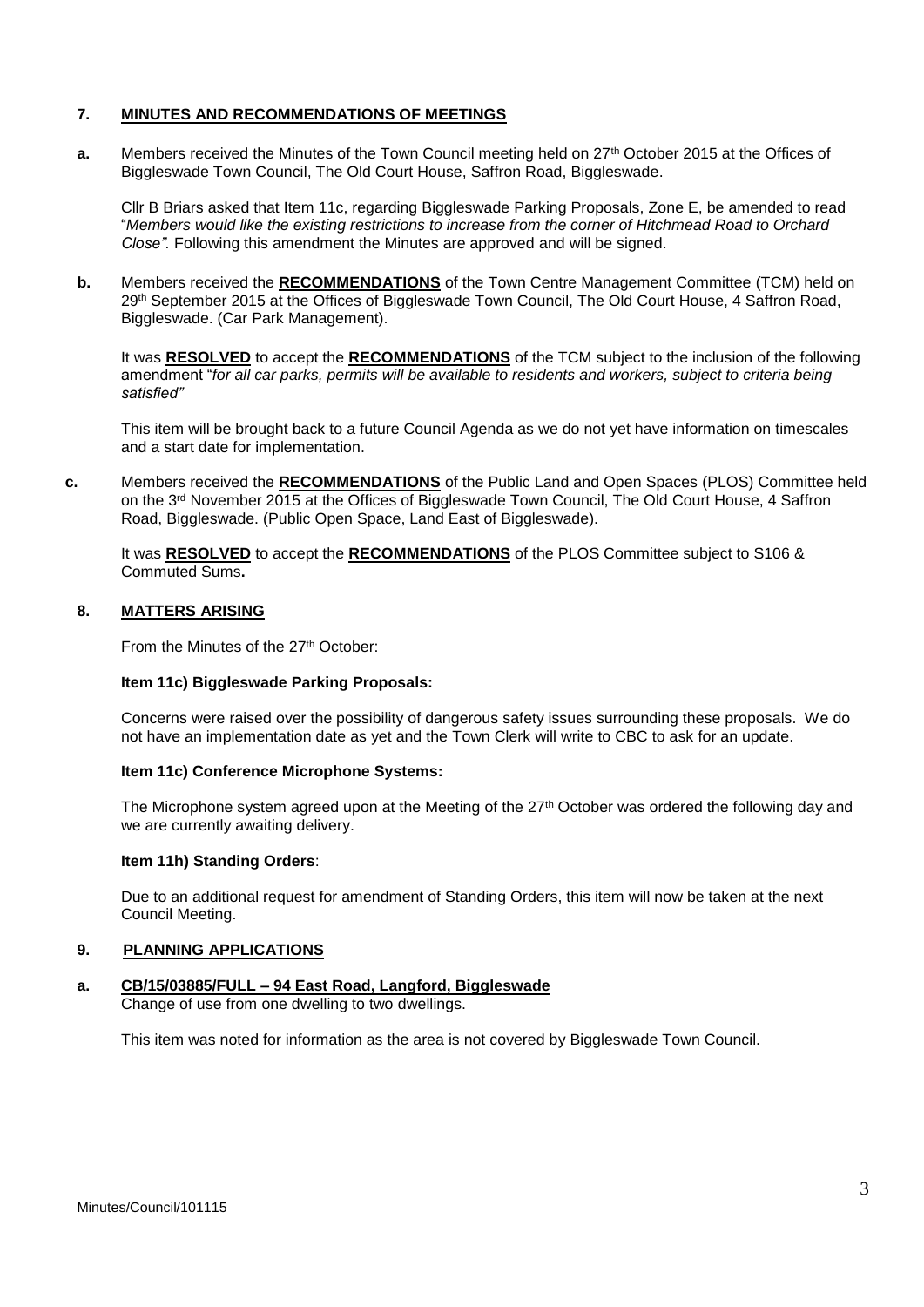### **b. CB/15/04023/FULL – 20 Eagle Farm Road**

Two storey side/front extension and single storey front extension.

It was **RESOLVED** that the Town Council has **NO OBJECTION** to this Planning Application providing the neighbours are consulted and that any comments they may make are considered by CBC in their deliberations. In addition, the Council is to ensure that their guideline on the size of the proposed dwellings are complied with in order to eliminate detriment in respect of light and privacy of adjacent residents.

#### **c. CB/15/03377/VOC - Biggleswade Retail Park, London Road**

Variation of Condition 20 of planning application CB/14/01181/VOC: to allow up to (75sq. m) of floor space within Unit K to be used for the sale of food and drink.

This Planning Application has previously been before Council on the  $22<sup>nd</sup>$  September 2015, where objections were raised.

Following in depth discussions after the information provided by the invited speaker on this subject, it was **RESOLVED** that the Town Council has **NO OBJECTION** to this amended Planning Application.

It was requested that in the case of a close vote the result of the vote should be recorded in the Minutes. The words "No Objection" can be misleading as in some cases it appears that all the Councillors are in favour.

### **10. ITEMS FOR CONSIDERATION**

#### **a. Biggleswade Castle**

The site of the former Biggleswade Castle is not marked in any way, and only a few in the town appear to know of its location. Members were asked to consider a request from Councillor B Rix to recognise the historical feature of Biggleswade Castle and consider working with BRCC or Biggleswade History Society to produce an information board near its former location.

It was **RESOLVED** that the Town Council have **NO OBJECTION** to this proposal

#### **b. Proposal for an FOI Request – Cllr B Rix**

Cllr Bernard Rix proposes that the Town Council make a formal FOI request to Central Bedfordshire Council and/or Councillor Brian Spurr, asking for copies of the information that Councillor Spurr displayed at the meeting on the 17<sup>th</sup> September 2015, when Councillor Spurr said that he thought that CBC had made every effort to communicate the information to the residents of Biggleswade on the negotiations with Network Rail regarding the Stratton Street Bridge. The proposal by Cllr F Foster regarding a FOI request was not seconded.

Following discussion the Members felt it would be more appropriate for the Town Clerk to write to the relevant Directors and Chief Executive of CBC to make them aware of our concerns.

Members asked that the Town Clerk write to Richard Carr, Chief Executive, with copies to Marcel Coiffait, Director of Highways, and Jason Longhurst, Director of Regeneration, making it clear that BTC are unhappy with the way in which CBC are dealing with the problems concerning Biggleswade.

It was **RESOLVED** that the Town Clerk will write to CBC.

### **c. Request for proposed sign from Rotary Club of Biggleswade.**

 The Rotary Club of Biggleswade have contacted the Town Council to request permission to erect a Rotary Road Sign on Town Council land outside Stratton House Hotel, London Road.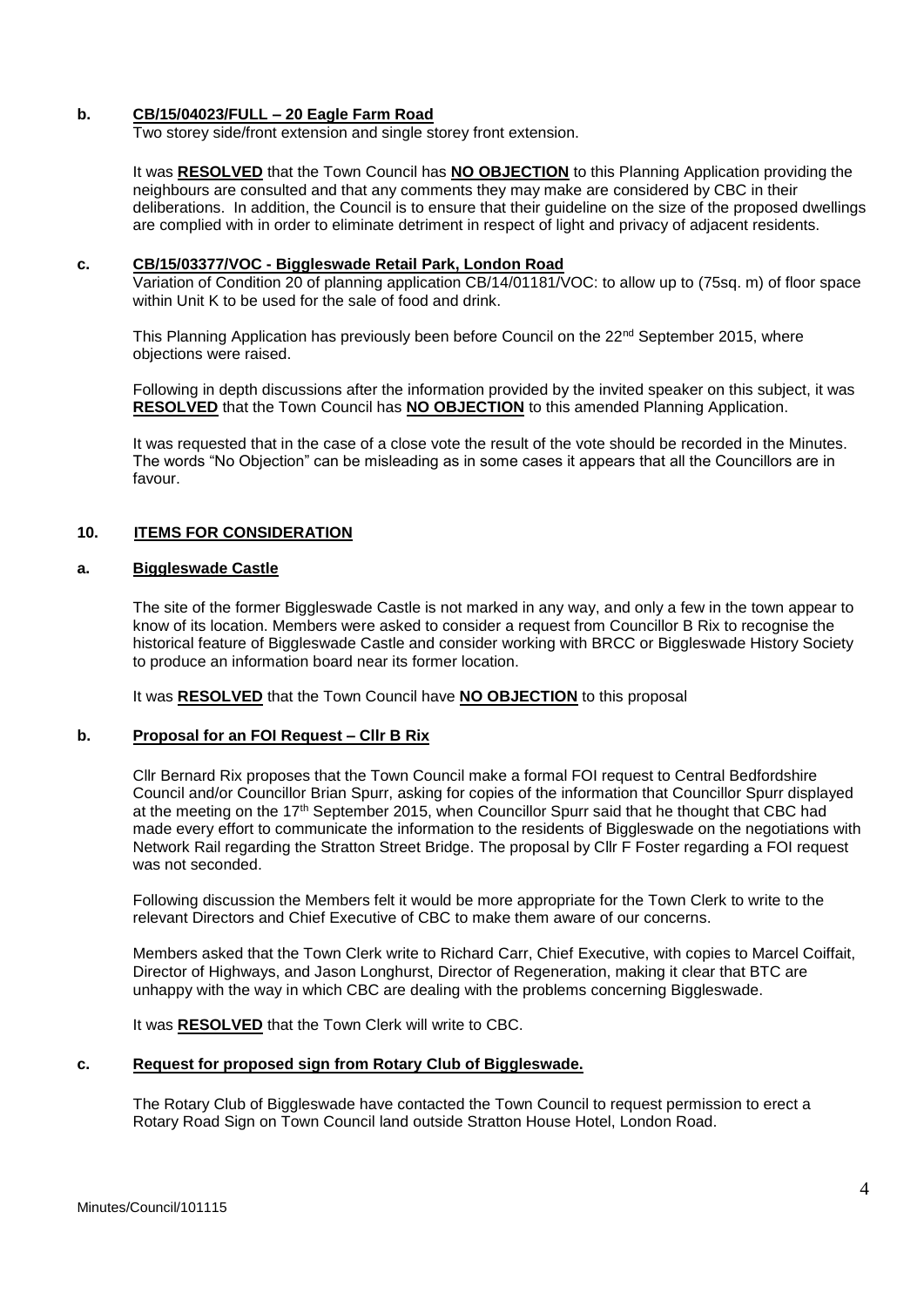Members agreed in principle to the erection of a Rotary Road Sign, but felt that placing it on the suggested site of land outside Stratton House Hotel was not acceptable.

It was **RESOLVED** that this item be brought back to Council in order to decide on a suitable location.

#### **d. Century House – Property Maintenance**

Cllr Bernard Rix has asked that members discuss the issues of bus station maintenance.

An update will be added on the next Council Agenda.

### **e. Dan Albone – Art Feature**

Following the Town Council meeting 27<sup>th</sup> October 2015, the Town Council made the following resolution; "*following discussion on the distance and safety aspects of seating and subject to the Town Council approving a proposed layout, the Town Council has NO OBJECTION to the proposal.*

This information was **NOTED**.

#### **f. Standing Orders**

Adjourned from the Town Council meeting 27th October 2015, a proposal from Councillor Hazel Ramsay to amend standing order 16a to read;

"*To receive and record apologies from members not able to be present and to note absent members from whom no apology has been received*".

It was **RESOLVED** that the Town Council has **NO OBJECTION** to this proposal.

### **g. Biggleswade Parking Proposals**

Members considered the response from the Traffic Engineer following comments forwarded by the Town Clerk after the Council meeting on the 27<sup>th</sup> October 2015.

There were concerns that comments and views made by BTC were not being taken into account. It was felt that the phrase "It is outside our scope" was not acceptable as these are valid concerns and need to be addressed. Confirmation is also required that work at the Baulk is not carried out until the Medical Centre has moved to Chestnut Avenue, and that the residents of Sun Street and Rose Lane will receive parking permits for Rose Lane Car Park.

The Town Clerk will write to CBC to point out areas that have been missed and formally request that action be taken to address these concerns.

Clarification is also required for the trial of a one-way system during the bridge closure, details of which were discussed at the Biggleswade Joint Committee (BJC) held on the 26<sup>th</sup> October 2015. Minutes of this meeting were not available for Council and will be emailed to Councillors as soon as the approved draft is available from CBC.

#### **h. Advertising Banners and Posters**

Councillor B Briars has raised concern over the high level of advertising banners and posters placed around Biggleswade. It was felt that this is a form of fly-posting and is both unsightly and unacceptable.

The Town Clerk will write to Highways at CBC to request that they deal with this issue, together with the removal of directional signs that are now not required. He will also contact Edward Peak School with regard to the particularly large banner they have placed along their fence.